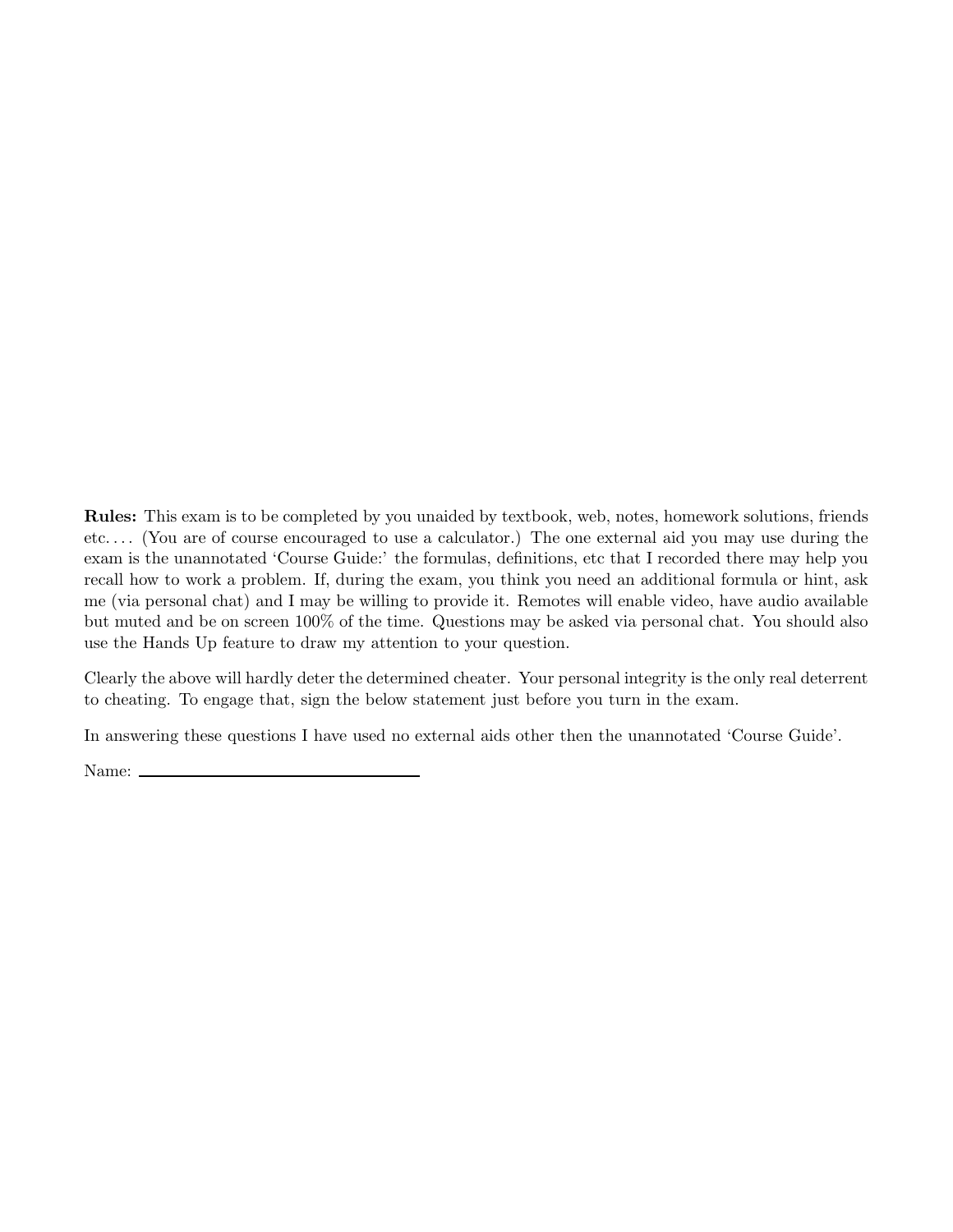## Physical Constants:

| sound velocity $= v = 343$ m/s                  |
|-------------------------------------------------|
| proton charge = $e = 1.60 \times 10^{-19}$ C    |
| proton mass = $m_p = 1.67 \times 10^{-27}$ kg   |
| electron mass = $m_e = 9.11 \times 10^{-31}$ kg |
|                                                 |

Circle the letter of the single best answer. (1 pt.)

1. The below figure shows standing waves of sound in four organ pipes of the same length. Each pipe has one end open and the other end closed. Warning: some of the figures show situations that are not possible. Which possible pipe sounds with the highest frequency?



2. Which depicted standing wave (possible or impossible) shows a sound wave one octave above the fundamental of the open-closed organ pipe?

| A. A | C. C |
|------|------|
| B. B | D.D  |

3. A 2  $\mu$ F capacitor  $(C_1)$  and a 4  $\mu$ F capacitor  $(C_2)$  are connected as shown below and attached to a 6 V battery. How does the charge,  $Q_1$ , stored on  $C_1$  compare to the charge,  $Q_2$ , stored on  $C_2$ ?



A.  $Q_1 = 2Q_2$ 

B. 
$$
2Q_1 = Q_2
$$

C. 
$$
Q_1 = Q_2
$$

D. None of the above

- Coulomb constant =  $k = 9 \times 10^9$  N · m<sup>2</sup>/C<sup>2</sup> permittivity =  $\epsilon_0 = 8.85 \times 10^{-12} \text{ C}^2/(\text{N} \cdot \text{m}^2)$ permeability =  $\mu_0 = 4\pi \times 10^{-7}$  T·m/A speed of light  $=c=3\times10^8$  m/s
	- 4. A 2  $\mu$ F capacitor  $(C_1)$  and a 4  $\mu$ F capacitor  $(C_2)$  are connected as shown below and attached to a 6 V battery. How does the voltage drop across  $C_1$  ( $V_1 = V_a - V_b$ ) compare to the voltage drop across  $C_2$   $(V_2 = V_b - V_c)$ ?



- A.  $V_1 = 2V_2$ B.  $2V_1 = V_2$ C.  $V_1 = V_2$ D. None of the above
- 5. The following diagram shows the electric field lines in a region of space containing two small charged spheres  $(Y \text{ and } Z)$ . Which of the below statements best describes this situation.



- A. Y carries a positive charge; Z carries a negative charge.
- B. The strongest electric field is midway between Y and Z.
- C. Both of the above.
- D. None of the above.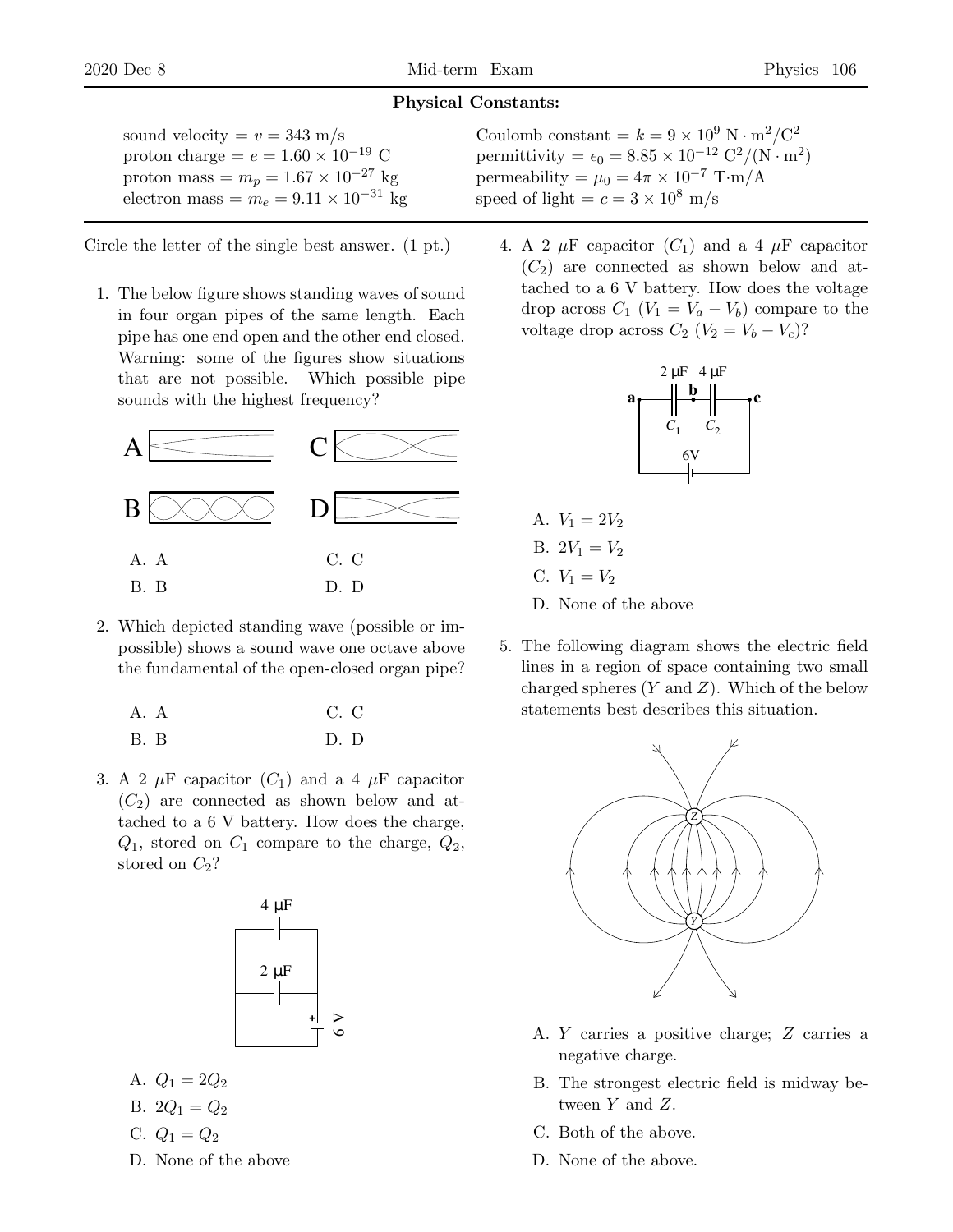6. The below diagram shows the equipotentials that result near the edge of parallel line conductors. (This is very similar to the equipotentials you studied in lab, although here we have a different configuration of conductors.) The bottom conductor is at 0 V; the top is at 10 V. The voltage on each equipotential is labeled.



Consider an electron at the location A. Circle below the arrow that best describes the direction of the force on this electron.



7. The following three appliances are turned off but connected to the same 120 V house circuit: (a)  $1500 \text{ W space heater},$  (b)  $1000 \text{ W toaster},$ (c) 500 W blender, (d) 200 W desktop computer, and (e) 100 W lamp. Which of the below combinations would 'blow' (i.e., exceed) a circuit protected with a 20 A fuse. (Circle all that apply)

A. a, c, d, e

B. b, c, d, e

- C. a, b
- D. None of the above

8. The same components (10  $\Omega$  and 20  $\Omega$  resistors) are used to make a series circuit and a parallel circuit. In each circuit, which resistor draws more electrical power?



- A. The 10  $\Omega$  draws the most power in both circuits.
- B. The 20  $\Omega$  draws the most power in both circuits.
- C. The 10  $\Omega$  draws the most power in the parallel circuit; the 20  $\Omega$  draws the most power in the series circuit.
- D. The 20  $\Omega$  draws the most power in the parallel circuit; the 10  $\Omega$  draws the most power in the series circuit.
- 9. The below circuit shows a series RC circuit. The switch is closed at  $t = 0$ . Which graph best represents how the current changes in time?

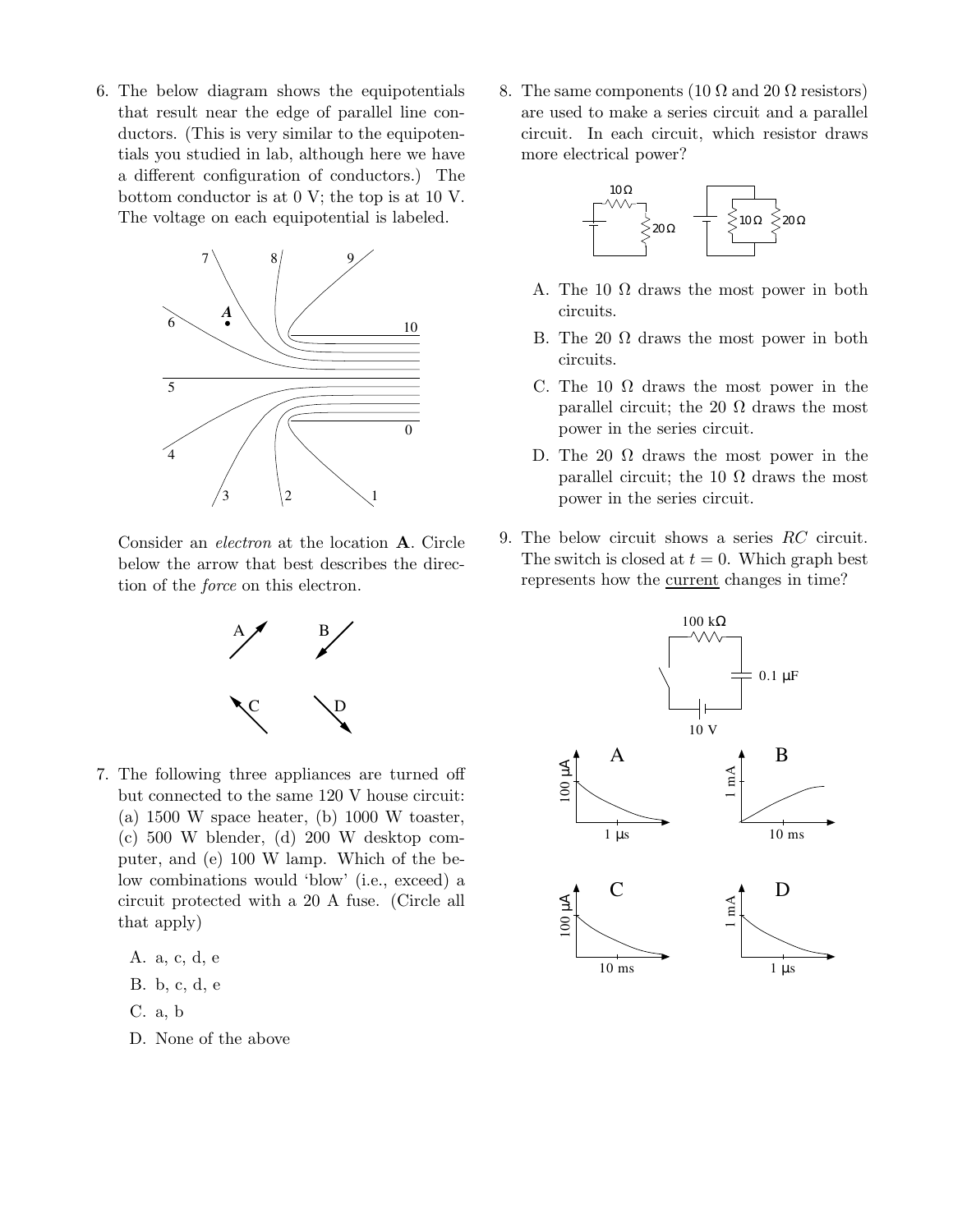10. An electron approaches the pole of bar magnet at high speed. The arrows on this diagram show the direction of the magnetic field and the direction of the electron's initial velocity. What type of pole (N or S) is the electron approaching and in which direction will the electron move?



- A. S, into page
- B. S, out of page
- C. N, into page
- D. N, out of page
- 11. Consider two long straight parallel wires, each carrying a current. The currents are flowing in opposite directions and the current in one wire is twice the current in the other wire.
	- A. The two wires will attract each other and the large-current wire feels the larger force.
	- B. The two wires will repel each other and the large-current wire feels the larger force.
	- C. The force on the high-current wire will be the exact opposite of the force on the lowcurrent wire.
	- D. None of the above.

12. The below circuit shows a series LR circuit. The switch is closed at  $t = 0$ . Which graph best represents how the current changes in time?



- 13. The primary winding of a transformer has 200 turns and is connected to a normal U.S. household receptacle. The secondary has 1000 turns. The output (secondary) voltage is most nearly
	- A. 600 V B. 120 V C. 25 V D. 5 V
- 14. There is a current flowing clockwise around a square loop which is surrounded with a uniform magnetic field pointing to the right. The torque on this loop will try to rotate the loop so



- A. side a moves out of the page
- B. side b moves out of the page
- C. side  $c$  moves out of the page
- D. side d moves out of the page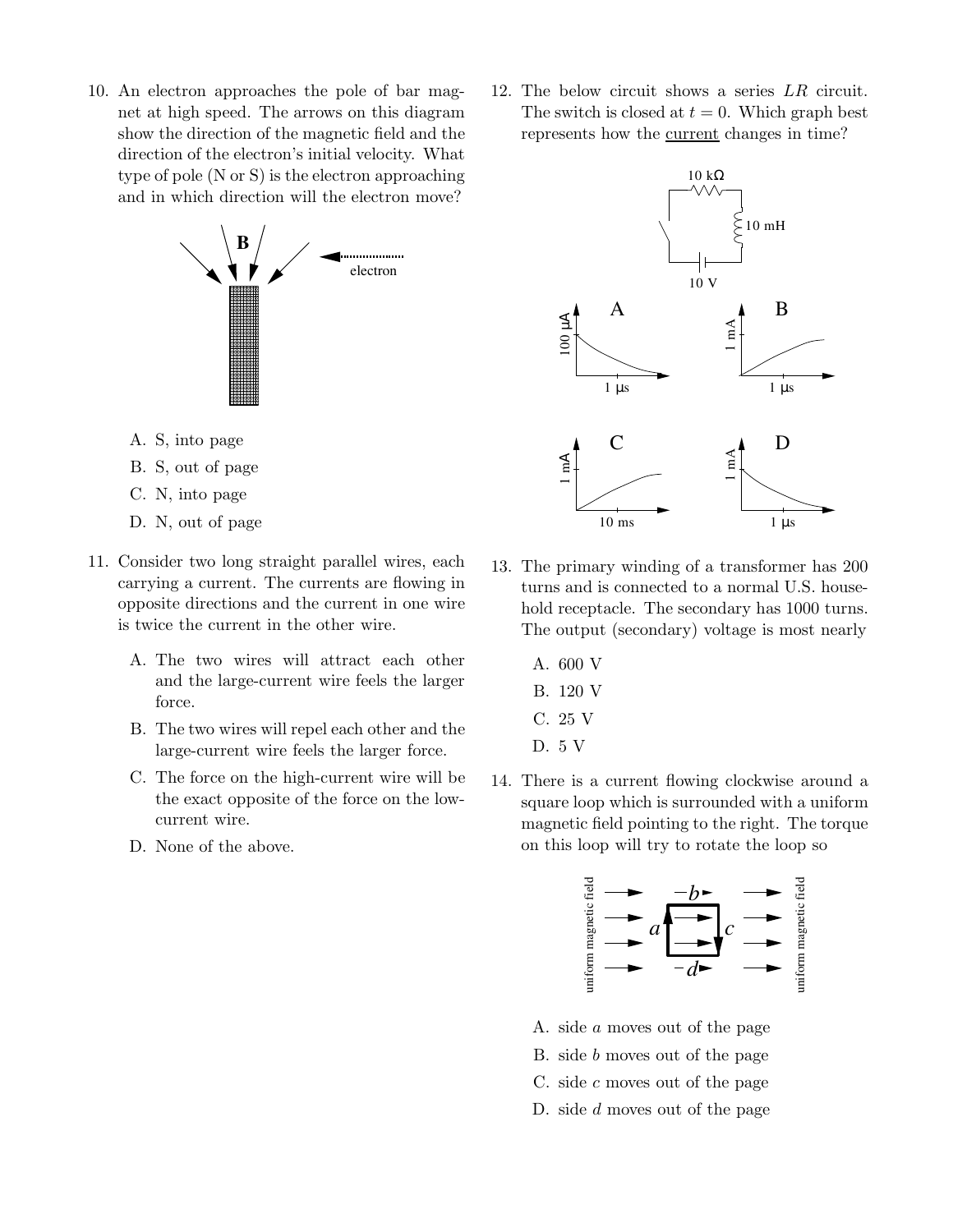15. A loop of wire (with radius  $r$ ) and a uniform magnetic field  $(B)$  share the plane of this piece of paper. The magnetic flux through the loop is:



16. N turns of wire are wrapped around a cylinder of length  $L$  and radius  $r$  forming a solenoid. The wire carries a current  $I$  in the direction shown. Select the most complete combination of correct statements about this situation.



- I. The magnetic field inside the solenoid points to the left.
- II. Starting at the center of the solenoid and moving perpendicular to the axis of the coil the magnetic field reverses direction only as you penetrate the coil and then continue outside the coil.
- III. Starting at the center of the solenoid and moving to the right along the axis of the solenoid, the magnetic field gradually diminishes, but always points in the same direction.
- IV. The magnetic field in the center of the solenoid is proportional to N and I and inversely proportional to L.
- A. I, III
- B. II, III, IV
- C. III, IV
- D. I, II, III, IV

17. A beam consists of a mix of protons, deuterons (an isotope of hydrogen: twice the mass of a proton, but with the same charge),  $\alpha$  particles (He nuclei: four times the mass of a proton and twice the charge of a proton), and electrons. All the particles have the same momentum (of course, since the particles have different masses, they have different speeds). The beam directs the particles into a region of uniform magnetic field (pointing out of the page—much like a mass spec). The below figure displays some possible paths for particles. Which combination of the below statements is correct?



- I. The proton and deuteron follow the same path; the  $\alpha$  follows a smaller radius path.
- II. The radius of the electron's path is much smaller than the radius of the proton's path.
- III. The radius of the electron's path is the same as the radius of the proton's path, but it curves in the opposite direction.
- IV. The proton, deuteron and  $\alpha$  all follow different paths, with the more massive particles having the largest radius path.
- A. II, IV
- B. I, III
- C. II, IV
- D. IV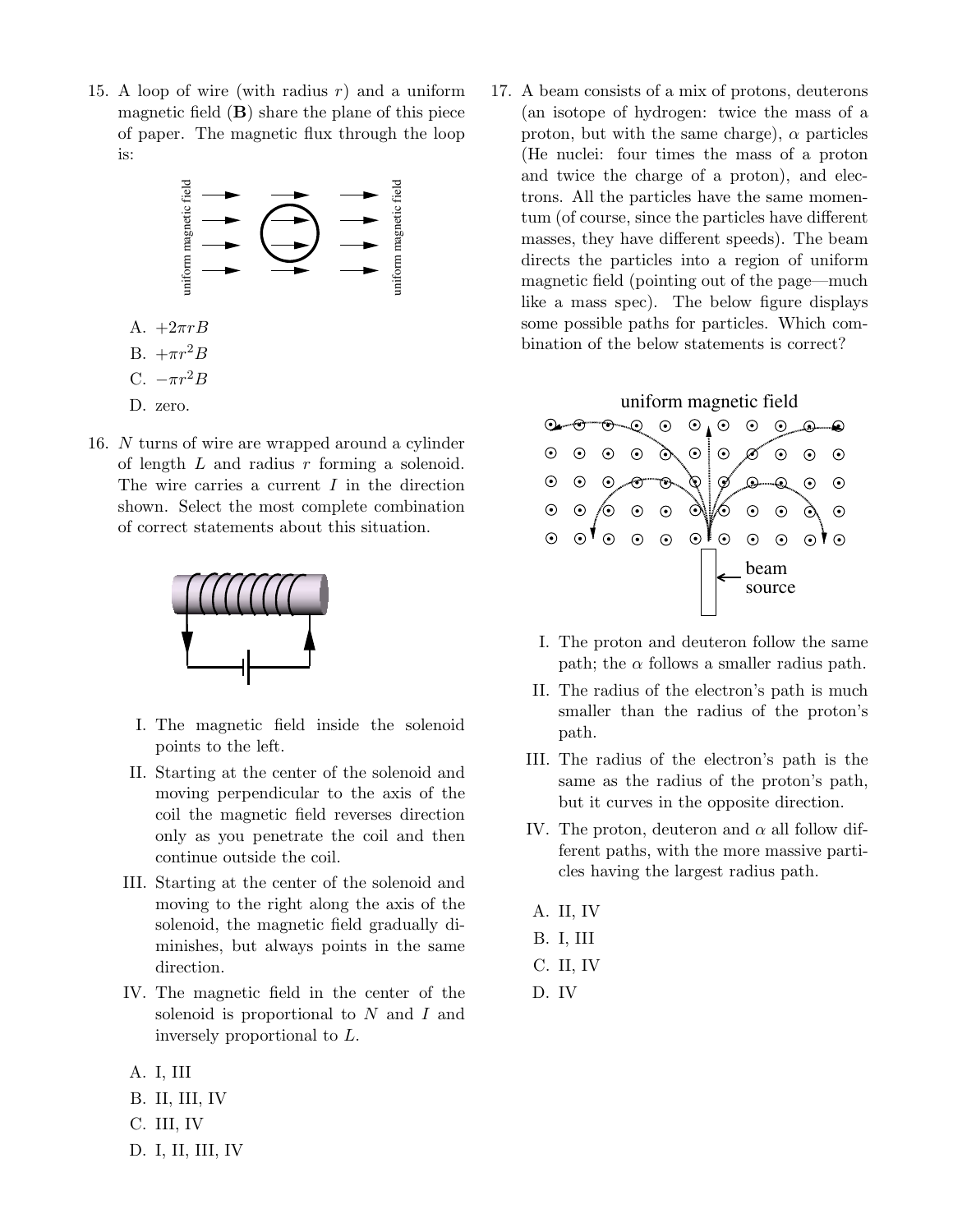## The following questions are worth 10 pts each

Record your steps! (Grade based on method displayed not just numerical result.) To receive full credit your numerical answers should have exactly three significant figures.

- 18. You are on a pier watching your parent's cruise ship depart. When it was at rest its horn sounded 55 Hz (second lowest A on a piano). As it was departing the horn sounded 53 Hz (almost A♭).
	- A. How fast was the ship moving?
	- B. The ship's whistle is 90 dB loud when the ship is 100 m away from the pier. How loud (in dB) will it sound when it is 200 m from the pier?

19. For the below questions circle the appropriate symbol to report if the quantity increases (⇑) , decreases  $(\Downarrow)$  or stays the same  $(\Leftrightarrow)$ .



A closely-spaced parallel-plate capacitor is 'charged' (top plate carries  $+Q$ ; bottom plate −Q) and disconnected (isolated; connected to no thing). Dielectric material is then inserted between the plates. How do the below quantities change when the dielectric is inserted?

- ⇑ ⇓ ⇔ capacitance
- $\uparrow \Downarrow \Leftrightarrow$  potential difference (voltage)
- $\uparrow \Downarrow \Leftrightarrow$  charge on a plate
- $\uparrow \Downarrow \Leftrightarrow$  potential energy stored
- $\uparrow \Downarrow \Leftrightarrow$  electric field between plates



A resistor consists of a long cylinder of carbon (radius a, length  $\ell$ ) and carries a current I. If a bit of the carbon cylinder is cut off (reducing the length  $\ell$ , but not changing the current I) report how the below quantities would change.

- ⇑ ⇓ ⇔ resistance
- $\uparrow \Downarrow \Leftrightarrow$  potential difference (voltage)
- $\uparrow \Downarrow \Leftrightarrow$  resistivity
- ⇑ ⇓ ⇔ electric field
- ⇑ ⇓ ⇔ drift velocity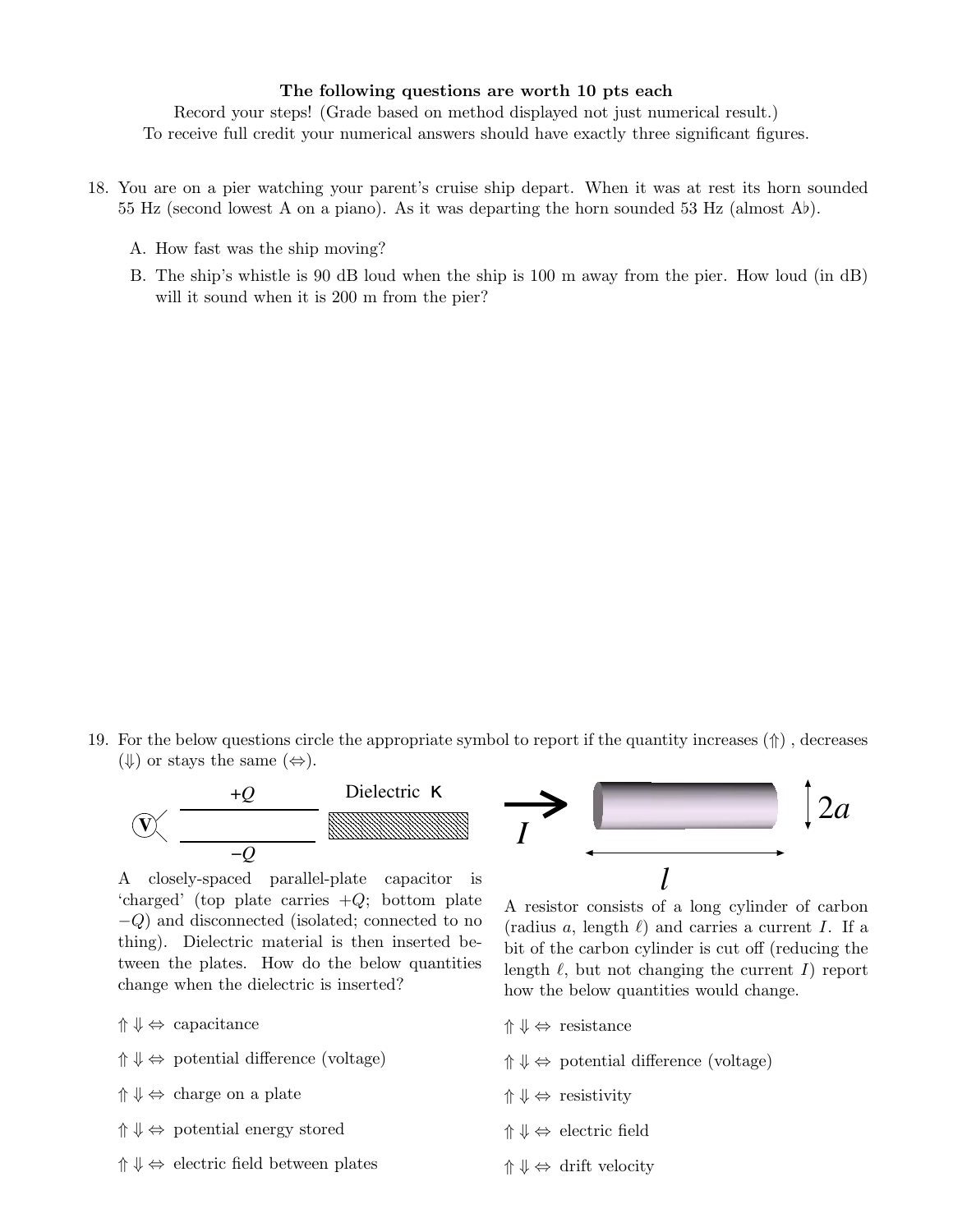- 20. As shown three charges are arranged in an equilateral triangle with side 20 cm; we seek the electric field vector at the spot marked X (i.e., the midpoint of the horizontal segment).
	- A. Directly on the diagram, draw (approximately) and label the electric field vector (including direction) at X due to each of the three charges. Label the electric field due to  $Q_1$ :  $\mathbf{E}_1$ , etc.
	- B. Draw (approximately) the sum of these three electric field vectors. Label an angle that describes the direction of this net electric field vector.
	- C. Calculate the electric field vector at the spot marked X, by finding its  $x$  and  $y$  components.
	- D. Calculate the numerical value of the angle you labeled in part (B).



- 21. As shown below three long wires are arranged in an equilateral triangle with side  $s = 16$  cm.. The currents  $I_1$  and  $I_3$  come directly out of this page;  $I_2$  goes into the page. We seek the magnetic field vector at the spot marked X (i.e., the midpoint of the vertical segment).
	- A. Directly on the diagram, draw (approximately) and label the magnetic field vector (including direction) at X due to each of the three currents. Label the magnetic field due to  $I_1$ :  $\mathbf{B}_1$ , etc.
	- B. Draw and label:  $B_{net}$  the arrow that represents sum of these three magnetic field vectors. Label an angle that describes the direction of this net magnetic field vector.
	- C. Calculate the net magnetic field vector at the spot marked X, by finding its  $x$  and  $y$  components.
	- D. Calculate the numerical value of the angle you labeled in part (B).

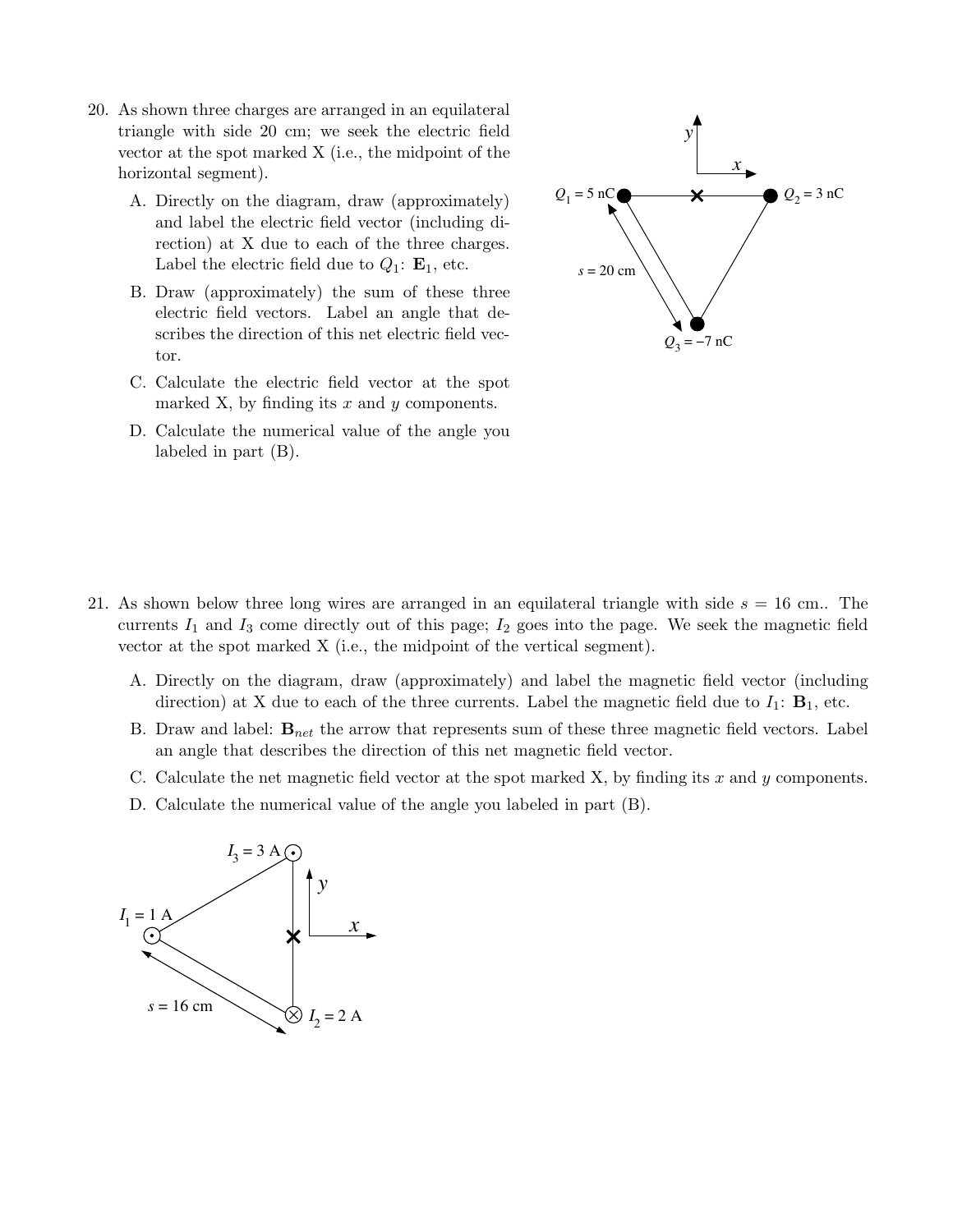22. Using Kirchhoff's Rules find the current flowing in each wire of the given circuit. Use the supplied current arrows/names! Clearly show (by writing directly on the circuit diagram) each loop followed (including direction) and the resulting equation. Feel free to solve these equations using direct calculator methods like rref, but record exactly what you supplied to your calculator. (Otherwise it is very difficult to give partial credit.)



23. Consider the below right LRC circuit, driven by a generator at a frequency of  $f = 25$  kHz

- A. What is the inductive reactance  $(X_L)$ ? What is the capacitive reactance  $(X_C)$ ? What is the circuit impedance  $(Z)$ ?
- B. What rms current flows through the circuit?
- C. What is the rms voltage across the inductor  $(V_L)$ ? Across the capacitor  $(V_C)$ ? Across the resistor  $(V_R)$ ?